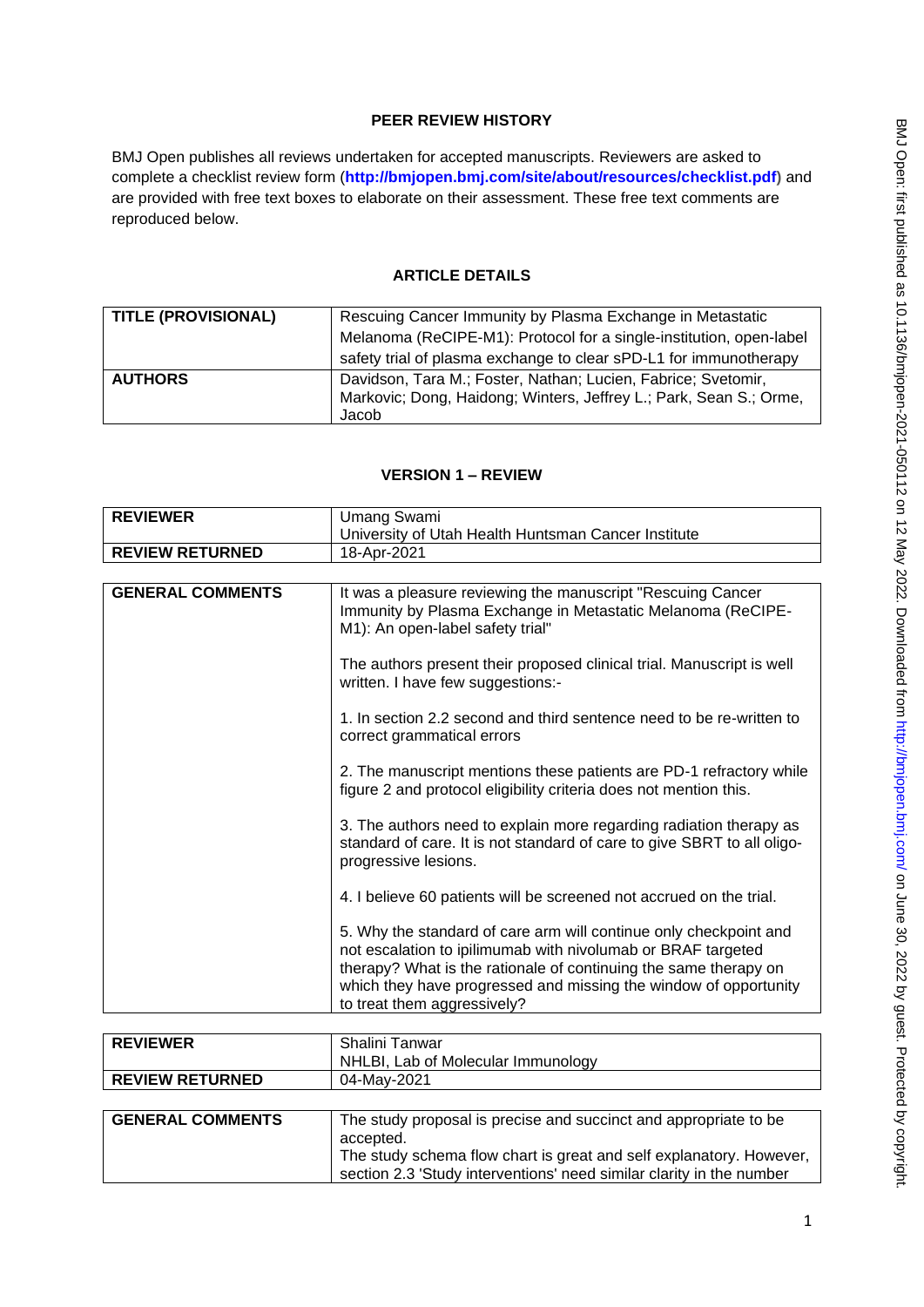| and timing of blood draws from enrollees.                                                                                                                 |
|-----------------------------------------------------------------------------------------------------------------------------------------------------------|
| Figure 1 cartoon needs some work at being self explanatory.<br>Showing parallel scenarios with or without the presence of sPD-L1<br>and evPD-L1 may help. |

| <b>REVIEWER</b>        | Mike Bradburn<br>University of Sheffield, ScHARR |
|------------------------|--------------------------------------------------|
| <b>REVIEW RETURNED</b> | 15-Dec-2021                                      |

| <b>GENERAL COMMENTS</b> | The manuscript describes a protocol for a non-randomised trial to<br>evaluate therapeutic plasma exchange (TPE) in addition to<br>radiotherapy and immunotherapy among patients with metastatic<br>melanoma. Patients with a compromised immune response (here<br>characterised by sPD-L1 >= 1.7ng/ml) will receive TPE as an add-on<br>to their treatment pathway whilst those with lower levels will receive<br>usual care without TPE. The trial aims to recruit 60 people of whom<br>20 are expected to meet the criteria for TPE.<br>The study has been approved and registered (NCT04581382; the                                                                                                                                                      |
|-------------------------|-------------------------------------------------------------------------------------------------------------------------------------------------------------------------------------------------------------------------------------------------------------------------------------------------------------------------------------------------------------------------------------------------------------------------------------------------------------------------------------------------------------------------------------------------------------------------------------------------------------------------------------------------------------------------------------------------------------------------------------------------------------|
|                         | manuscript appears consistent with this) and recruitment<br>commenced; the trial will continue into 2023. Whilst this review does<br>not attempt to modify this in any way, I feel some elements of the<br>study could be better described here. My review is that of a<br>statistician/methodologist rather than an oncologist or<br>immunotherapist - as may be evident by my attempt to define the<br>sPD-L1 marker.                                                                                                                                                                                                                                                                                                                                     |
|                         | I. The SPIRIT checklist (page 24 of the document) is incomplete<br>compared to the version on the EQUATOR website.<br>https://www.equator-network.org/reporting-guidelines/spirit-2013-<br>statement-defining-standard-protocol-items-for-clinical-trials/<br>Most items are nevertheless covered in the manuscript, but ones<br>which I believe need more detail are<br>3: Protocol version (the attached clinical protocol is February 2021<br>but this is not in the main body of the manuscript)<br>5d/21a Composition and role of IDMC<br>15/18b: Strategies to achieve enrollment and follow up<br>19: data management<br>20a, 20c, 21b: Statistical methods<br>25: Amendments to protocol<br>30: Ancillary/Post trial care<br>32: Model consent form |
|                         | Some of these are described further below                                                                                                                                                                                                                                                                                                                                                                                                                                                                                                                                                                                                                                                                                                                   |
|                         | II. Please clarify the order in which participants consent and are<br>tested for sPD-L1. Do participants consent to treatment before or<br>after their sPD-L1 status is known? I assume before but please<br>clarify.                                                                                                                                                                                                                                                                                                                                                                                                                                                                                                                                       |
|                         | III. It would also help to describe the importance of having a control<br>group (sPD-L1 $<$ 1.7) - presumably this is to assess whether harms<br>may be attributable to the addition of TPE over and above those of<br>radiotherapy/immunotherapy, and to assess the feasibility of a future<br>RCT?                                                                                                                                                                                                                                                                                                                                                                                                                                                        |
|                         | IV. The comment "at least one metastatic lesion will not be radiated<br>to assess response" - I assume this is acceptable from an ethical<br>perspective but want to flag this. At face value it's not obvious why                                                                                                                                                                                                                                                                                                                                                                                                                                                                                                                                          |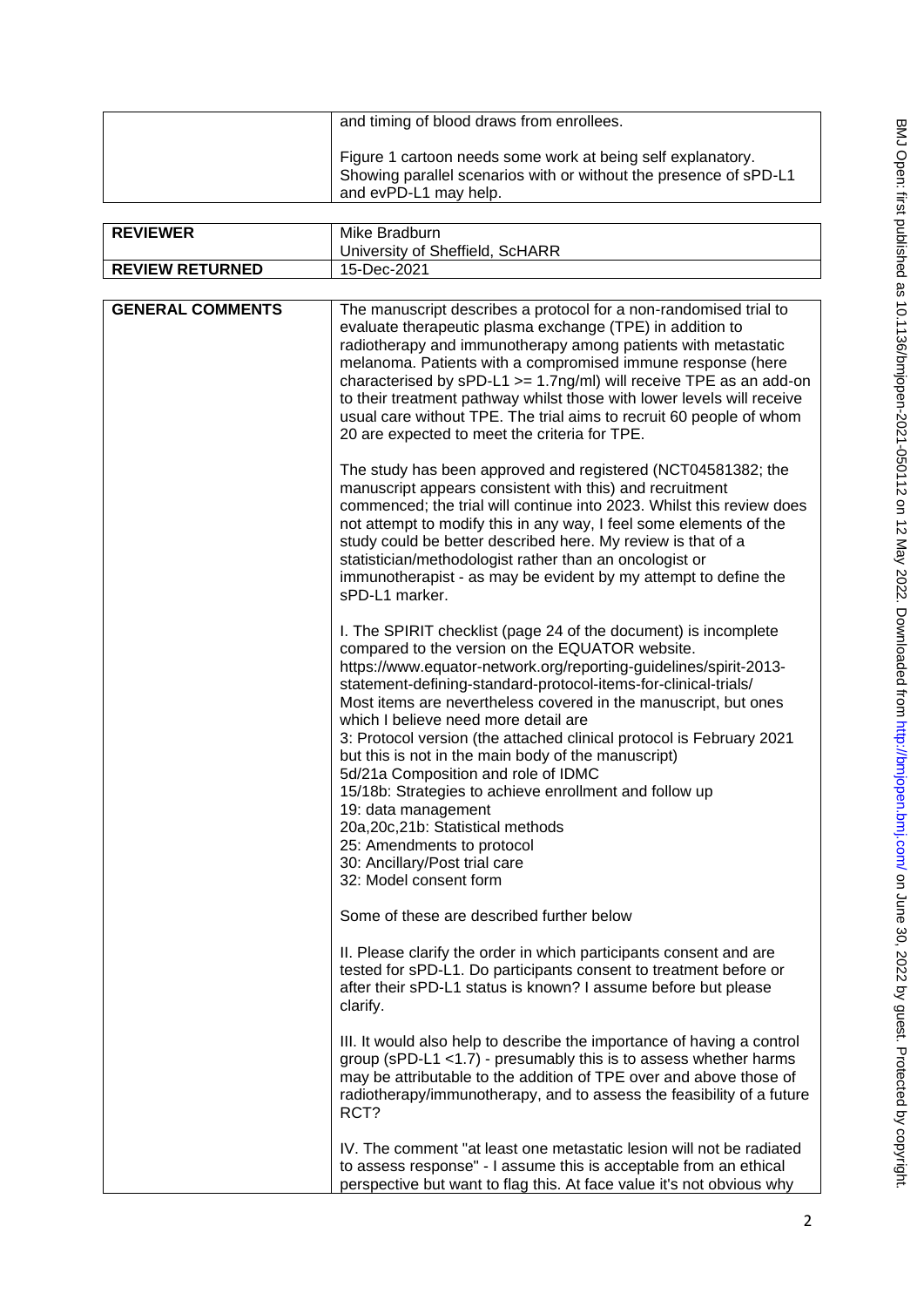| radiation would be withheld for the purpose of measurements (but<br>this is likely my lack of awareness of PERCIST).                                                                                                                                                                                                                                                                                                                                                |
|---------------------------------------------------------------------------------------------------------------------------------------------------------------------------------------------------------------------------------------------------------------------------------------------------------------------------------------------------------------------------------------------------------------------------------------------------------------------|
| V. The protocol describes statistical methods for analysing the data<br>and stopping rules/considerations for harms, neither of which are<br>included in the main text. Why were these omitted? They seem<br>important. Will participants be analysed based on their actual<br>treatment (TPE+) rather than sPD-L1 group? I assume so but please<br>say. Also, no classification of adverse events is given (MedDRA?<br>AEs of specific interest?) Please add this. |
| VI. A more minor note, the Clinical Trials registry describes TPE as<br>"a way to 'clean' or 'flush out' the blood", which could be a useful<br>addition here, given the generalist readership of BMJ Open.                                                                                                                                                                                                                                                         |

# **VERSION 1 – AUTHOR RESPONSE**

#### **Reviewer: 1**

1. In section 2.2 second and third sentence need to be re-written to correct grammatical errors

*This has been revised to correct grammatical errors, thank you.*

2. The manuscript mentions these patients are PD-1 refractory while figure 2 and protocol eligibility criteria does not mention this.

*Thank you. This has been added on ClinicalTrials.org (submitted 12/21/2021) and updated in both Table 1 and Figure 2.*

3. The authors need to explain more regarding radiation therapy as standard of care. It is not standard of care to give SBRT to all oligo-progressive lesions.

*We have rephrased our wording and excluded "standard of care". Preferential targets for radiotherapy will be symptomatic lesions or lesions that can cause pain, fracture, or other symptoms in the near future.*

4. I believe 60 patients will be screened not accrued on the trial.

*Thank you. This has been clarified in the manuscript.*

5. Why the standard of care arm will continue only checkpoint and not escalation to ipilimumab with nivolumab or BRAF targeted therapy? What is the rationale of continuing the same therapy on which they have progressed and missing the window of opportunity to treat them aggressively?

*Thank you. This has been clarified in the manuscript. Escalation to ipilimumab and nivolumab as well as BRAF-targeted therapy is allowed on the trial per clinician preference.*

#### **Reviewer: 2**

1. The study schema flow chart is great and self explanatory. However, section 2.3 'Study interventions' need similar clarity in the number and timing of blood draws from enrollees.

*Thank you very much. We have updated this section to better reflect the particulars of the study.*

2. Figure 1 cartoon needs some work at being self explanatory. Showing parallel scenarios with or without the presence of sPD-L1 and evPD-L1 may help.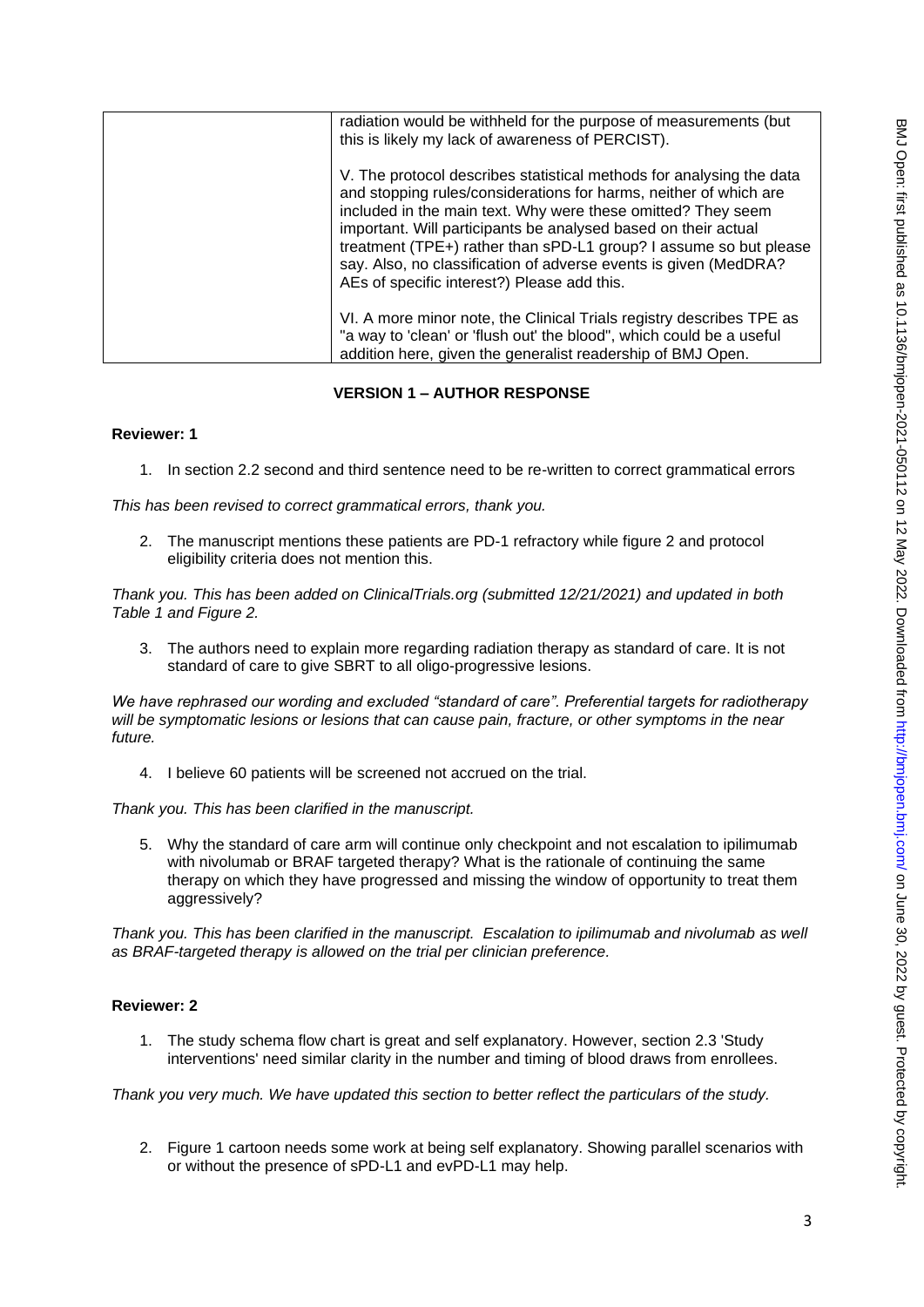*Thank you. As you have suggested, we split Figure 1 into parallel scenarios with or without the presence of sPD-L1 and evPD-L1. This has also been updated in the manuscript.*

#### **Reviewer: 3**

1. I. The SPIRIT checklist (page 24 of the document) is incomplete compared to the version on the EQUATOR website. [https://www.equator-network.org/reporting-guidelines/spirit-2013](https://www.equator-network.org/reporting-guidelines/spirit-2013-statement-defining-standard-protocol-items-for-clinical-trials/) [statement-defining-standard-protocol-items-for-clinical-trials/](https://www.equator-network.org/reporting-guidelines/spirit-2013-statement-defining-standard-protocol-items-for-clinical-trials/) Most items are nevertheless covered in the manuscript, but ones which I believe need more detail are

3: Protocol version (the attached clinical protocol is February 2021 but this is not in the main body of the manuscript) 5d/21a Composition and role of IDMC

15/18b: Strategies to achieve enrollment and follow up 19: data management 20a,20c,21b: Statistical methods 25: Amendments to protocol 30: Ancillary/Post trial care 32: Model consent form

*This has been updated, thank you.*

2. Please clarify the order in which participants consent and are tested for sPD-L1. Do participants consent to treatment before or after their sPD-L1 status is known? I assume before but please clarify.

*Thank you. This has been clarified in the manuscript.*

3. It would also help to describe the importance of having a control group (sPD-L1 <1.7) presumably this is to assess whether harms may be attributable to the addition of TPE over and above those of radiotherapy/immunotherapy, and to assess the feasibility of a future RCT?

*Thank you. That is exactly the reasoning behind the control group. This has been clarified in the manuscript.*

4. The comment "at least one metastatic lesion will not be radiated to assess response" - I assume this is acceptable from an ethical perspective but want to flag this. At face value it's not obvious why radiation would be withheld for the purpose of measurements (but this is likely my lack of awareness of PERCIST).

*Thank you. Patients with oligometastases (<=3 lesions) are treated "definitively" with SBRT and therefore are not referred for enrollment to our study. As the goal of our study is to improve immunotherapy response, patients with widespread metastases (>3 lesions) are referred to radiation for inclusion of this study. Therefore, having at least one non-irradiated lesion in this population with widespread metastases to allow treatment efficacy was approved by our institutional IRB. Furthermore, if the non-irradiated lesion is the only metastasis that persists after our therapy protocol, SBRT can be delivered on subsequent follow up. This is a key point and we have tried to clarify this further in the manuscript.*

5. The protocol describes statistical methods for analysing the data and stopping rules/considerations for harms, neither of which are included in the main text. Why were these omitted? They seem important. Will participants be analysed based on their actual treatment (TPE+) rather than sPD-L1 group? I assume so but please say. Also, no classification of adverse events is given (MedDRA? AEs of specific interest?) Please add this.

*Thank you, we have added these stopping rules and statistical methods to the text. Participants will be analyzed on their treatment, which we have also clarified. The CTCAE 5.0 terms are used in the trial, which we have added to the manuscript. Thank you very much, as we believe this significantly improves the manuscripts utility.*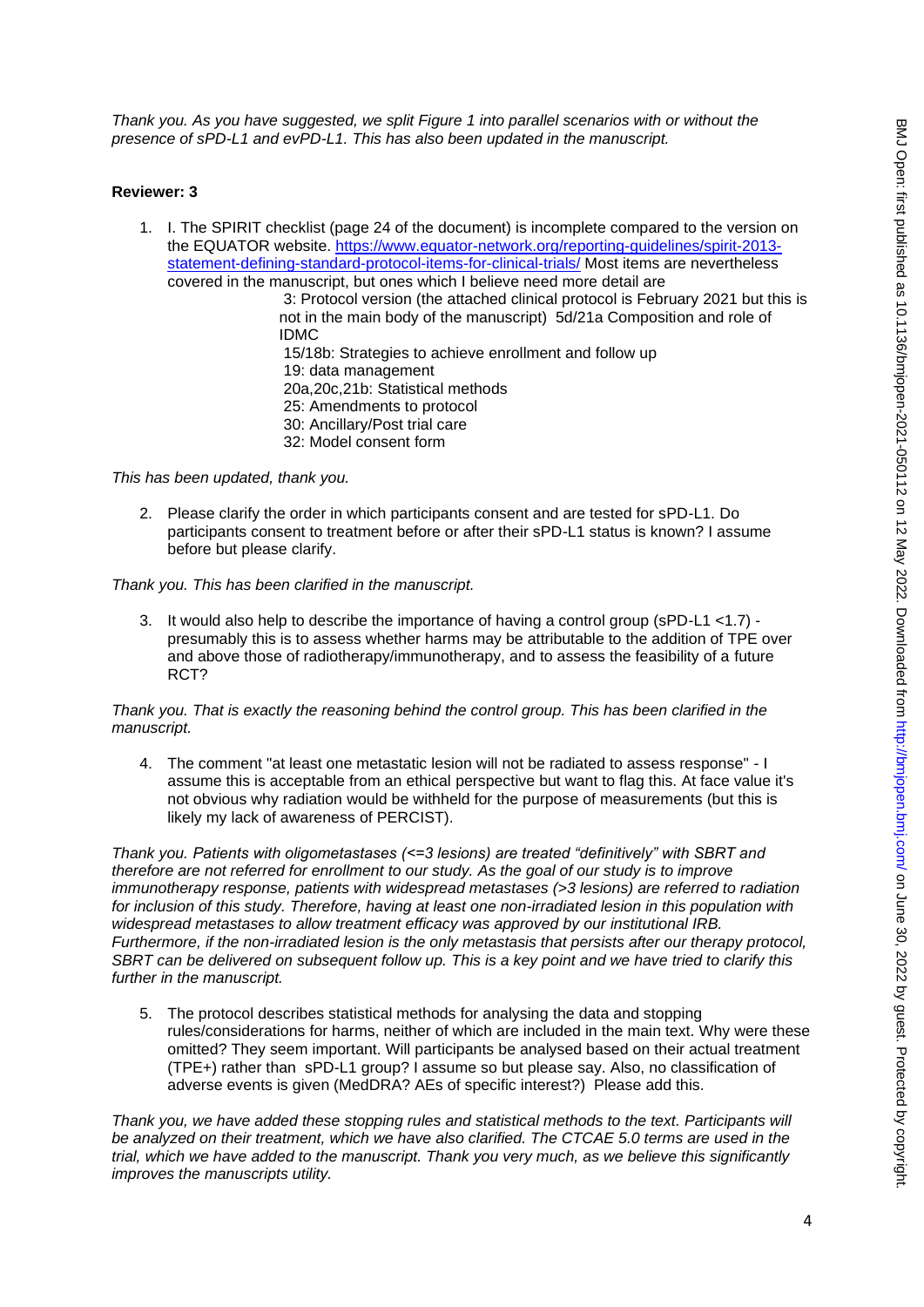6. A more minor note, the Clinical Trials registry describes TPE as "a way to 'clean' or 'flush out' the blood", which could be a useful addition here, given the generalist readership of BMJ Open.

*Thank you very much, we have added this phrasing to help the readership.*

# **VERSION 2 – REVIEW**

| <b>REVIEWER</b>         | Umang Swami                                                                                                                                                                                                                                                                                                                                                       |
|-------------------------|-------------------------------------------------------------------------------------------------------------------------------------------------------------------------------------------------------------------------------------------------------------------------------------------------------------------------------------------------------------------|
|                         | University of Utah Health Huntsman Cancer Institute                                                                                                                                                                                                                                                                                                               |
| <b>REVIEW RETURNED</b>  | 07-Jan-2022                                                                                                                                                                                                                                                                                                                                                       |
|                         |                                                                                                                                                                                                                                                                                                                                                                   |
| <b>GENERAL COMMENTS</b> | The authors have replied to all my queries. I do not have any                                                                                                                                                                                                                                                                                                     |
|                         | additional questions.                                                                                                                                                                                                                                                                                                                                             |
|                         |                                                                                                                                                                                                                                                                                                                                                                   |
| <b>REVIEWER</b>         | Mike Bradburn                                                                                                                                                                                                                                                                                                                                                     |
|                         | University of Sheffield, ScHARR                                                                                                                                                                                                                                                                                                                                   |
| <b>REVIEW RETURNED</b>  | 28-Dec-2021                                                                                                                                                                                                                                                                                                                                                       |
|                         |                                                                                                                                                                                                                                                                                                                                                                   |
| <b>GENERAL COMMENTS</b> | The manuscript has addressed most of the previous comments but I<br>believe has not done so completely. I've listed these below ordered<br>by the original comment                                                                                                                                                                                                |
|                         | Editor point 6: I didn't see a copy of the patient consent form in the<br>resubmission.                                                                                                                                                                                                                                                                           |
|                         | Reviewer 1 point 2: Table 1 and figure 2 have been updated to<br>include "progressing" but the clinicaltrials.gov entry<br>(https://clinicaltrials.gov/ct2/show/record/NCT04581382) has not<br>been updated as of 28 Dec2021. This isn't a problem with the<br>manuscript per se but I can't verify this.                                                         |
|                         | Reviewer 3 point 1: the SPIRIT checklist provided isn't exactly the<br>same as the current version on the Equator website<br>(https://www.equator-network.org/reporting-guidelines/spirit-2013-<br>statement-defining-standard-protocol-items-for-clinical-trials/) Most<br>of the points are there nonetheless, but the following still appear to<br>be missing: |
|                         | -5d Composition, roles, and responsibilities of the coordinating<br>centre, steering committee, endpoint adjudication committee, data<br>management team, and other individuals or groups overseeing the<br>trial, if applicable                                                                                                                                  |
|                         | -15 Strategies for achieving adequate participant enrolment to reach<br>target sample size                                                                                                                                                                                                                                                                        |
|                         | -18b: Plans to promote participant retention and complete follow-up,<br>including list of any outcome data to be collected for participants<br>who discontinue or deviate from intervention protocols                                                                                                                                                             |
|                         | -20a Statistical methods for analysing primary and secondary<br>outcomes. Reference to where other details of the statistical analysis<br>plan can be found, if not in the protocol [see also below]                                                                                                                                                              |
|                         | -21a Composition and role of IDMC                                                                                                                                                                                                                                                                                                                                 |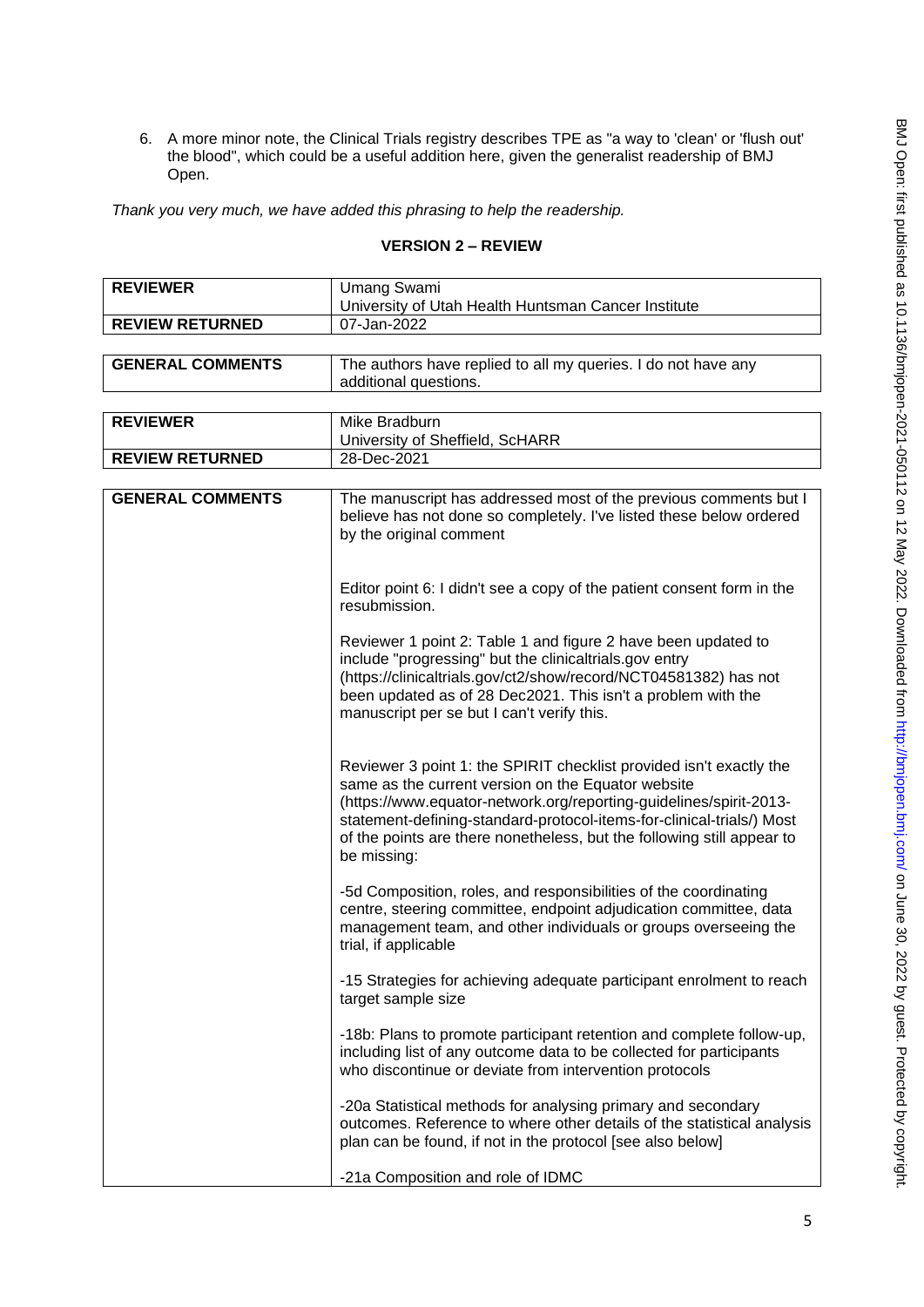| Reviewer 3 point 3 : I accept the trial is largely exploratory and won't |
|--------------------------------------------------------------------------|
| be based on formal statistical inference, but some more details on       |
| the statistical methods would help. this could be as simple as           |
| transcribing some of the detail from section 16.3.4 of the main          |
| protocol.                                                                |

#### **VERSION 2 – AUTHOR RESPONSE**

#### **Reviewer: 3**

1. Editor point 6: I didn't see a copy of the patient consent form in the resubmission.

\*\*\*Comment from the Editor: Thank you for supplying this as requested - we can see that you supplied it on the system.

*Thank you very much for supplying.*

2. Reviewer 1 point 2: "The manuscript mentions these patients are PD-1 refractory while figure 2 and protocol eligibility criteria does not mention this." Table 1 and figure 2 have been updated to include "progressing" but the clinicaltrials.gov entry [\(https://clinicaltrials.gov/ct2/show/record/NCT04581382\)](https://clinicaltrials.gov/ct2/show/record/NCT04581382) has not been updated as of 28 Dec2021. This isn't a problem with the manuscript per se but I can't verify this.

*Thank you very much, we contacted our liaisons with ClinicalTrials.gov and have re-submitted these changes 2/23/2022. Thank you very much!*

3. Reviewer 3 point 1: the SPIRIT checklist provided isn't exactly the same as the current version on the Equator website [\(https://www.equator-network.org/reporting-guidelines/spirit-](https://www.equator-network.org/reporting-guidelines/spirit-2013-statement-defining-standard-protocol-items-for-clinical-trials/)[2013-statement-defining-standard-protocol-items-for-clinical-trials/\)](https://www.equator-network.org/reporting-guidelines/spirit-2013-statement-defining-standard-protocol-items-for-clinical-trials/) Most of the points are there nonetheless, but the following still appear to be missing:

-5d Composition, roles, and responsibilities of the coordinating centwe, steering committee, endpoint adjudication committee, data management team, and other individuals or groups overseeing the trial, if applicable

-15 Strategies for achieving adequate participant enrolment to reach target sample size

-18b: Plans to promote participant retention and complete follow-up, including list of any outcome data to be collected for participants who discontinue or deviate from intervention protocols

-20a Statistical methods for analyzing primary and secondary outcomes. Reference to where other details of the statistical analysis plan can be found, if not in the protocol [see also below]

-21a Composition and role of IDMC

*Thank you very much, we have updated the SPIRIT checklist as requested.*